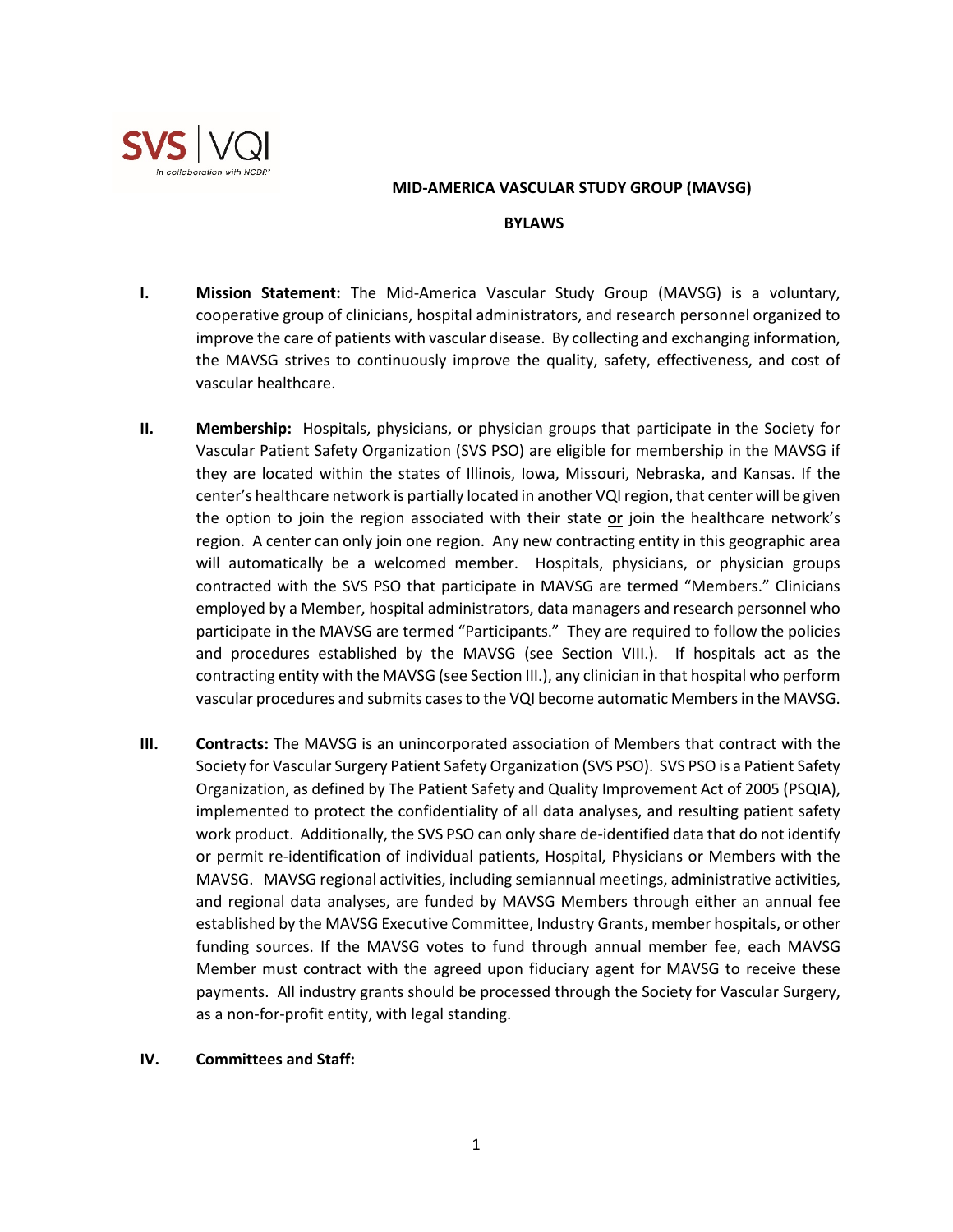- **A. Executive Committee (EC):** The MAVSG Executive Committee (EC) consists of one representative appointed by each MAVSG Member, as well as the Regional Medical Director, all of whom are voting members. The appointed representative should be an actively participating clinician and commit to attending all regional meetings. For purposes of clarity, the Regional Medical Director will be counted as the EC representative for that Member. The EC manages and conducts the business of the MAVSG and makes all decisions on behalf of the MAVSG, including oversight of budgets, contracts, publications, and relationships with outside parties, requests for membership, and the general direction of the regional group. The EC oversees the interaction of MAVSG with the fiduciary agent, including costs and contractual details for MAVSG Member participation. The EC may designate other committees as necessary to conduct the business of MAVSG.
- **B. Arterial/Venous Quality Council Representatives:** Every regional group has one representative to the National Arterial and Venous Councils. These two appointments are determined by a majority vote of the EC as defined in Section VI (Nomination Process). The term of the appointment is for three years, with the ability to be renewed for one additional three-year term. The mission of the Quality Councils (QCs) is to oversee quality improvement efforts in the VQI and National quality improvement initiatives. This includes the development of specific quality improvement projects for approval by the EC, organizing quality presentations at the MAVSG semi-annual meetings, developing practice guidelines, care plans, and other clinical aids; revising data collection forms and reports, and reviewing regional data to identify areas for quality improvement.
- **C. Regional Research Advisory Committee (Regional RAC):** Every Regional RAC has one Chair representative to the National RAC. This appointment is determined by a majority vote of the EC as defined in Section VI (Nomination Process). The term of the appointment is for three-years, with the ability to be renewed for one additional three-year term. Members appointed by the Chair of the Regional RAC will have interest and expertise in the design, conduct, interpretation, and presentation of analytic projects involving data collected by the MAVSG. The mission of the Regional RAC is to facilitate the conduct of quality improvement research by MAVSG Participants. The Regional RAC will review research proposals from MAVSG Participants that request MAVSG de-identified regional datasets that are derived from the SVS PSO. The Regional RAC will work with researchers to ensure that proposed research projects are novel, central to the MAVSG mission, have an appropriate analytic plan, are correctly interpreted, and are properly presented and published. The Regional RAC will also be responsible to review any National RAC submissions from Members of MAVSG. All MAVSG Members conducting such research agree to abide by all MAVSG confidentiality rules, all privacy regulations as set forth in the SVS PSO service agreement, and all PSQIA regulations that are relevant to protecting the privacy of both patients and Members, none of whom shall be identified in any publication. All resulting publications and presentations shall be authored by the specific participating researchers from the MAVSG and carry the author byline "on behalf of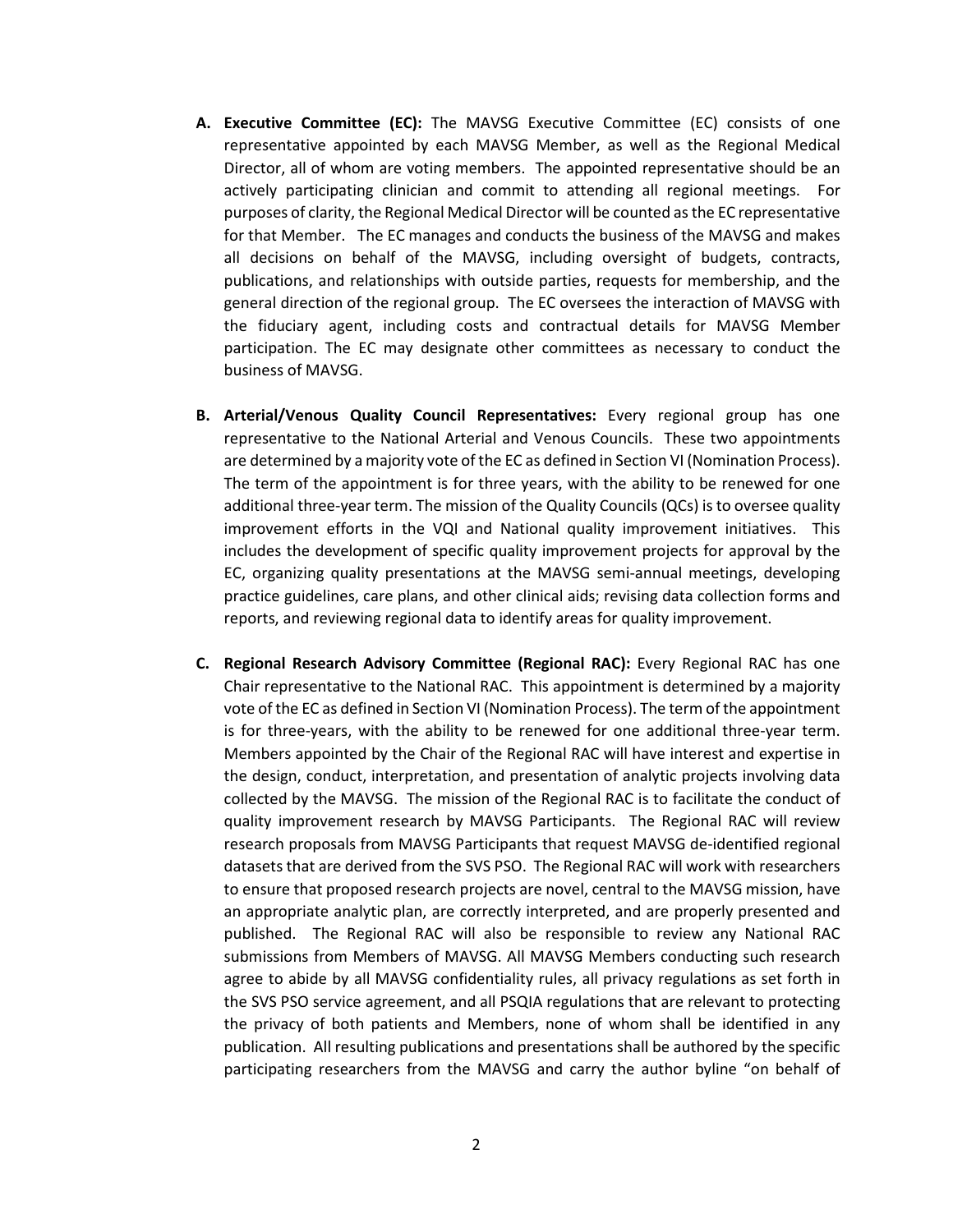MAVSG." The Principal Investigator of, and each Participant in, such research projects must sign a statement that attests to these agreements.

# **V. MAVSG Staff:**

- **A. Regional Medical Director (MD):** The Medical Director is a VQI participating physician selected for a three-year term, renewable for one additional three-year term, by a majority vote of the regional EC, as defined in Section VI (Nomination Process). The Regional Medical Director chairs the regional EC, prepares the agenda for meetings, prepares an annual budget and is responsible for the overall operations of the region between meetings of the regional EC. The Regional Medical Director will represent the region on the SVS PSO National Governing Council unless the regional EC decides to elect someone else in the region.
- **B. Regional Associate Medical Director (AMD):** The Regional Associate Medical Director (AMD) is a VQI participating physician selected for a three-year term, renewable for one additional three-year term, by a majority vote of the regional EC, as defined in Section VI (Nomination Process). This position will report directly to the Regional Medical Director. The Regional AMD will support the Regional Medical Director in managing the region with the application of regional guidelines. Tasks include, but are not limited to, assisting with agenda preparation, budgeting, regional meeting planning and the overall operations of the region. This role is a three-year renewable term, with an automatic succession into the Regional Medical Director's role unless the SVS PSO receives written objection(s) from member(s) of the regional EC. A final vote of the regional EC is required to sanction the transition from Regional AMD to Regional Medical Director.
- **C. Staff Members:** Staff may be hired by the EC to meet organizational and analytical needs of MAVSG, or such services may be contracted from an outside entity. Staff members are selected by the Medical Director with approval by the EC. Their percentage effort and associated salary are set by the EC, consistent with the annual budget. MAVSG Staff may include but are not restricted to statisticians, data analysts or administrative assistants. All associated costs will be funded by the region.

## **VI. Nomination Process**

- **A. Meetings:** The EC may meet in person, by conference call, or email. Meetings may be called by the Medical Director, or at the request of any other two members of the EC.
- **B. Voting:** All voting, nominations, and election of officers will be conducted electronically, even during in-person regional meetings. In order to conduct business, a quorum of the regional Executive Committee (EC) is considered a majority vote of all regional members of the EC that participate in the voting process. Centers are eligible to vote as of the date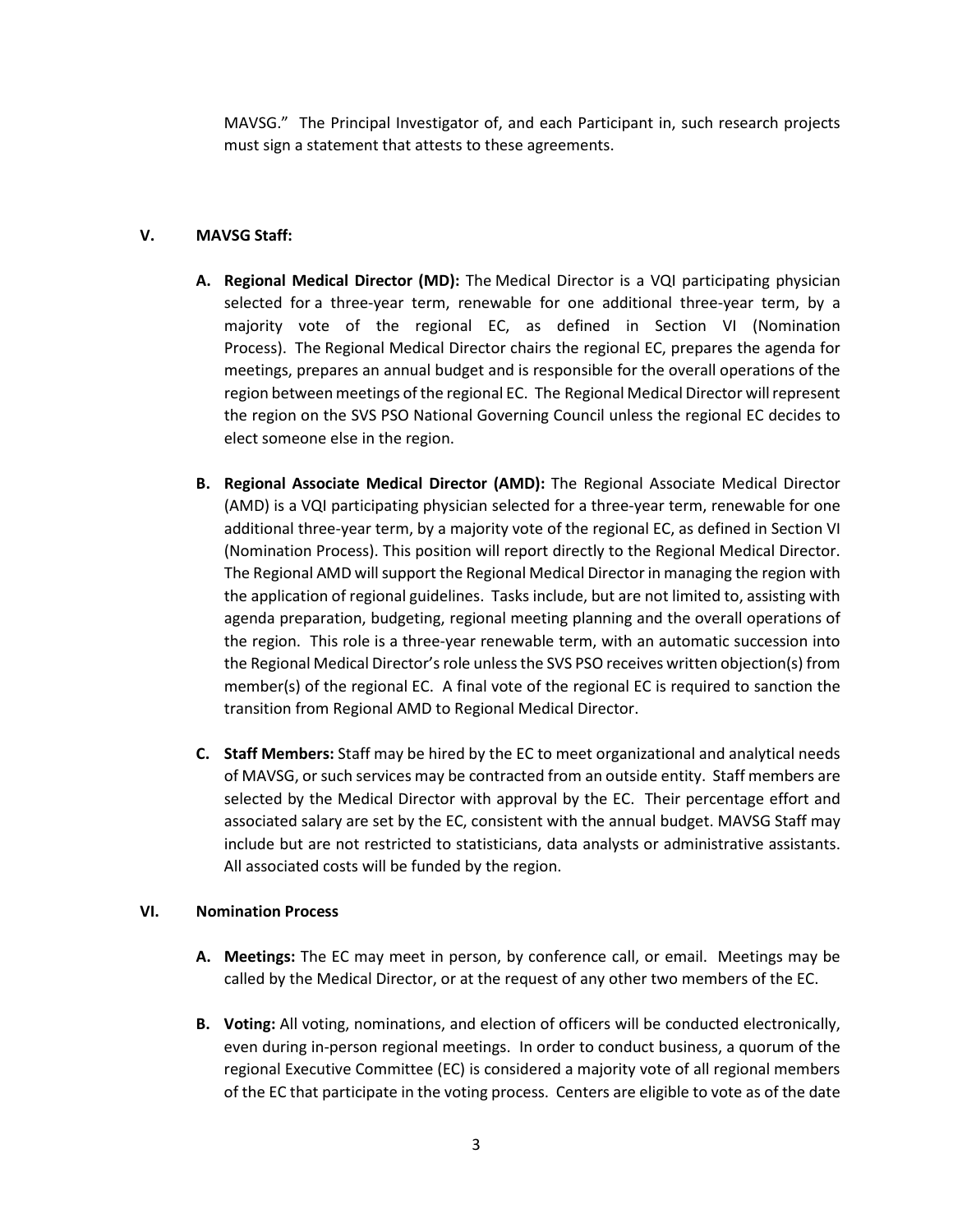of the signed contract. No waiting period is required. The regional EC is entitled to one vote per center.

- **C. Nomination Period:** An email notification to the region will be forwarded one week prior to the opening of officer nominations. A region will be permitted a period of one week to nominate individuals for the respective office and subsequently the regional EC will be given three weeks to vote for their member of choice. All nominations are will be conducted in the spring.
- **D. Proxy:** A regional EC member may designate a proxy for the purposes of voting provided that the VQI is notified in writing, by replying to the voting communication, prior to the end of the voting period. For voting that takes place without SVS PSO involvement, the Regional Medical Director will manage and conduct the voting process in accordance with the regional Bylaws' rules of voting, meeting a quorum. The Regional Medical Director will give prior notification to the regional EC, by means of an agenda, if a vote will be conducted during an upcoming EC meeting or regional meeting.
- **VII. Shared Data Ownership:** Each MAVSG Member owns the clinical data that it submits to the SVS PSO and is entitled to specify and control the use of its data as set forth in its contract with the SVS PSO. Thus, any MAVSG use of de-identified data that do not identify or permit re-identification of individual patients, Hospital, Physicians or Members data submitted by Members for purposes other than the quality improvement functions performed by the MAVSG, such as health services research, shall require the prior consent of the Member requested and recorded by the SVS PSO for each instance.
- **VIII. Policies:** The following principles guide the function of the MAVSG and must be adhered to by all Members and Participants, which have been contractually agreed to with the SVS PSO:
	- **A.** All activities of the MAVSG must be consistent with the Mission Statement. All data reports that compare physicians or hospitals must be de-identified, as specified in the PSQIA. All Participants in the MAVSG agree to follow the rules of the PSQIA and keep such information strictly confidential.
	- **B.** Each physician Participant must submit data for all consecutive procedures for the procedure types they elect to enter through the SVS PSO.
	- **C.** Each Member agrees to submit billing data as specified by the SVS PSO on a periodic basis to allow an audit to ensure accurate and complete data entry.
	- **D.** Each Member agrees to participant in periodic source audits conducted by the PSO and contracted PSO workforce members.